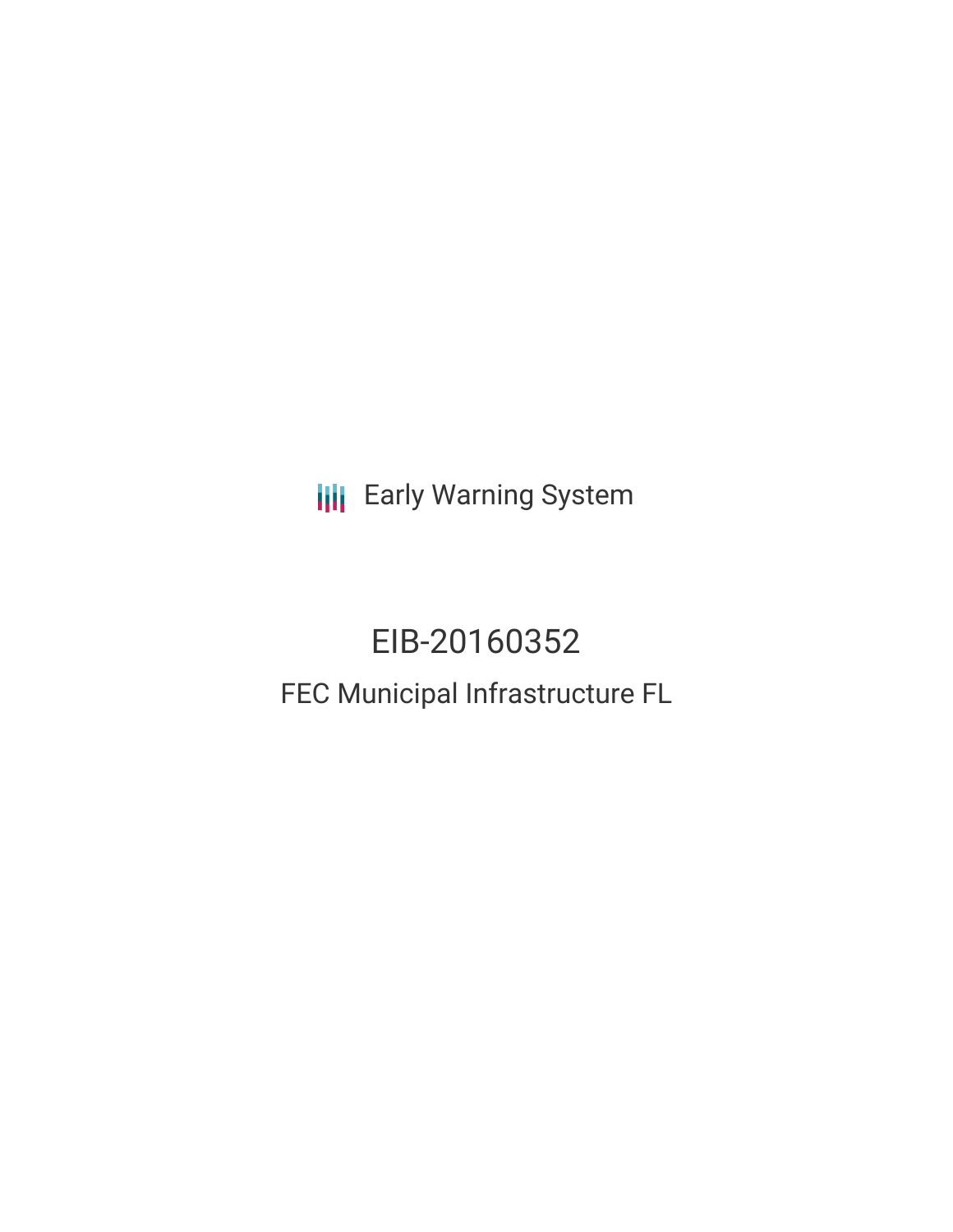

#### **Quick Facts**

| <b>Financial Institutions</b><br>European Investment Bank (EIB)<br><b>Status</b><br>Proposed<br><b>Bank Risk Rating</b><br>U<br>Fonds D'EQuipement Communal<br><b>Borrower</b><br>Infrastructure<br><b>Sectors</b><br>$$81.76$ million<br><b>Investment Amount (USD)</b><br>\$163.52 million<br><b>Project Cost (USD)</b> | <b>Countries</b> | Morocco |
|---------------------------------------------------------------------------------------------------------------------------------------------------------------------------------------------------------------------------------------------------------------------------------------------------------------------------|------------------|---------|
|                                                                                                                                                                                                                                                                                                                           |                  |         |
|                                                                                                                                                                                                                                                                                                                           |                  |         |
|                                                                                                                                                                                                                                                                                                                           |                  |         |
|                                                                                                                                                                                                                                                                                                                           |                  |         |
|                                                                                                                                                                                                                                                                                                                           |                  |         |
|                                                                                                                                                                                                                                                                                                                           |                  |         |
|                                                                                                                                                                                                                                                                                                                           |                  |         |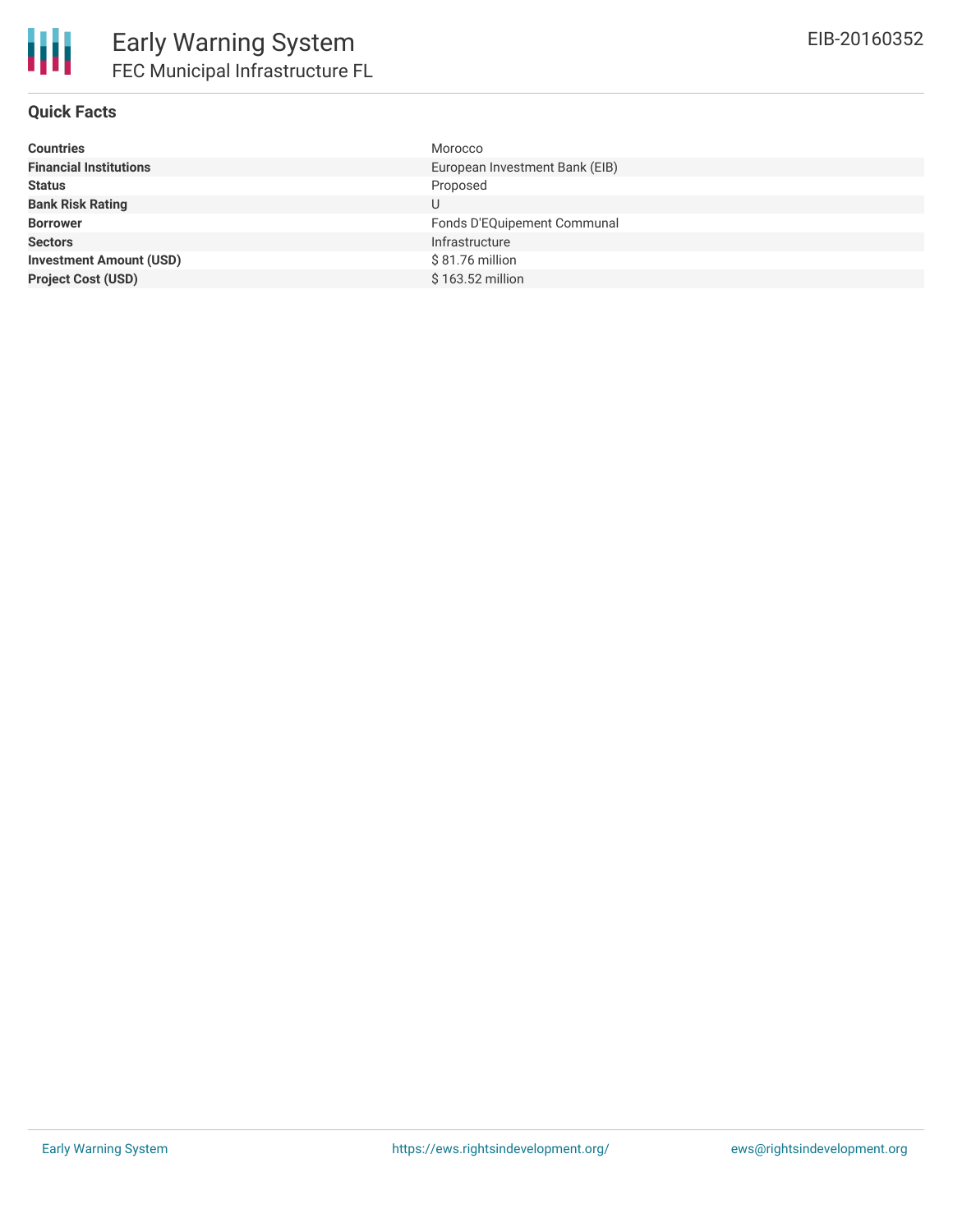

#### **Project Description**

The project involves the financing through a framework loan of a series of local investments in Morocco, notably in construction, rehabilitation and upgrading of urban infrastructure (e.g. souks, sport facilities, urban roads, public lighting), mobility (e.g. intermodal stations and park and ride) and the water and wastewater sectors. Some of these investments might be linked to energy efficiency (e.g. building renovation, street lighting) and renewable energy (e.g. solar photovoltaics).

The overall environmental and social impact of the framework loan is expected to be positive, with improvements to the environment and citizens' quality of life, in particular with regard to the public transport system, urban road network, wastewater management and energy efficiency (EE) in buildings and public lighting. Furthermore the project is expected to contribute to climate action (e.g. sustainable transport and EE measures).The nature of the works may cause some disruption during construction such as traffic, noise and dust which can be largely mitigated, but there should be no adverse impact on the environment during the operational phase.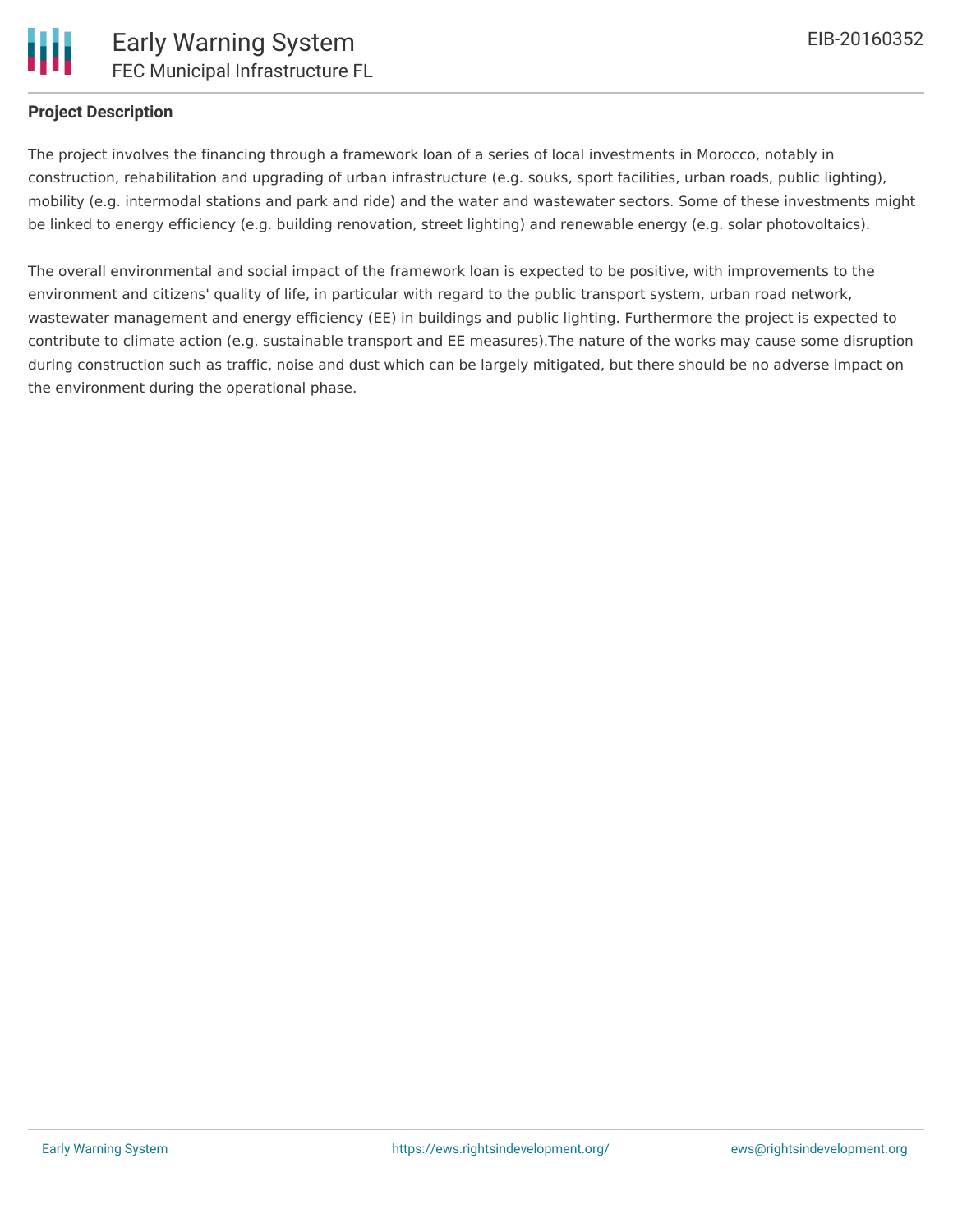

### **Investment Description**

European Investment Bank (EIB)